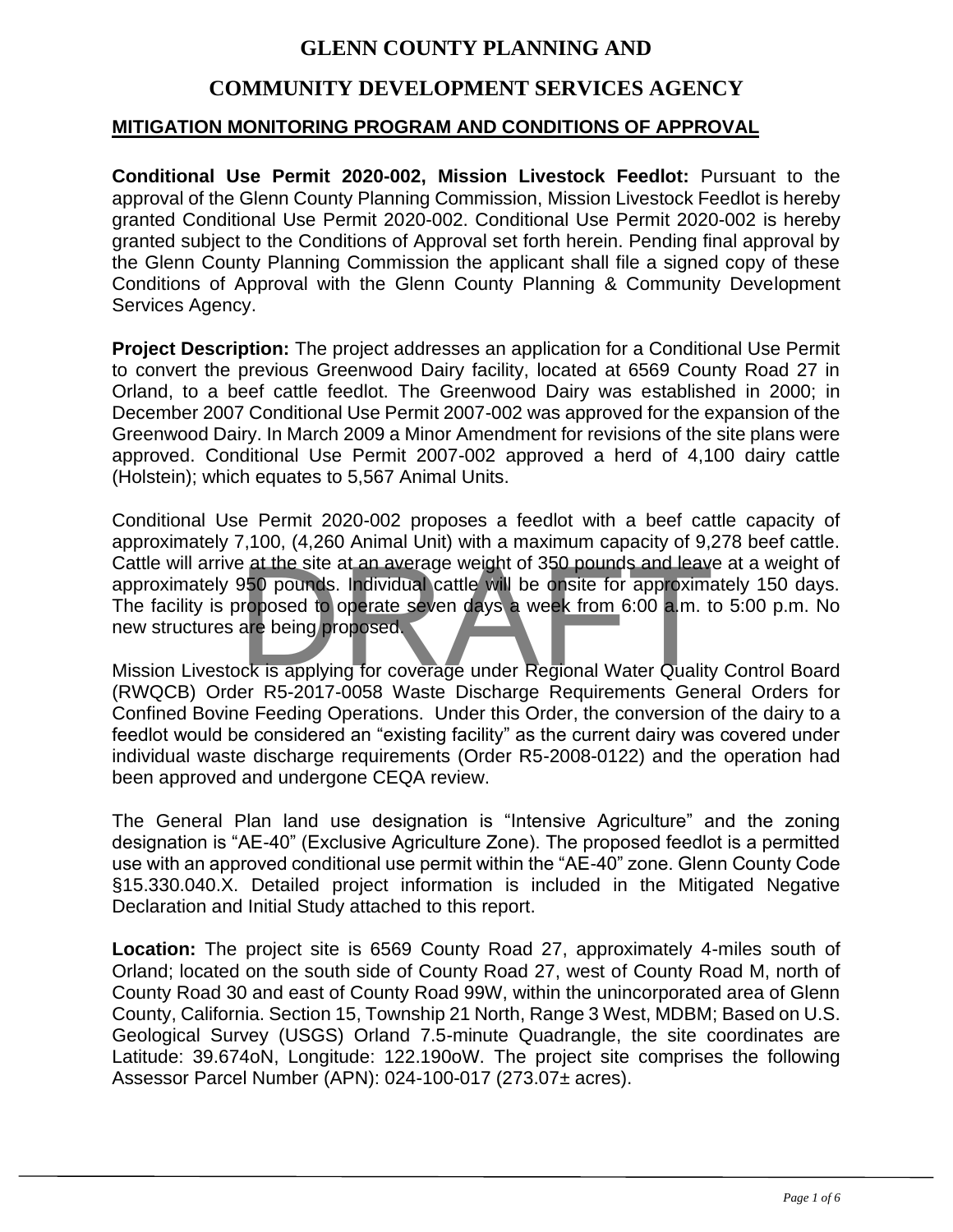# **ON GOING**

Condition of Approval 1 (Glenn County Environmental Health):

The site shall operate as an excluded facility pursuant to Title 14 of California Code of Regulation §17855(a)(1); and shall meet the following:

- Handle exclusively agricultural material as defined by 14 CCR 17852(a)(5).
- All compostable material is obtained from the same property, or adjoining properties owned or controlled by the same owner
- All material, after composting, shall be returned to the same property (except as noted below)
- No more than 1000 cubic yards of compost shall be sold or given away annually

## Condition of Approval 2 (Central Valley Regional Water Quality Control Board):

RWQCB Order R5-2017-0058 *Waste Discharge Requirements General Order for Confined Bovine Feeding Operations.* Prior to operation commencement the applicant shall provide Glenn County Planning Division conformation of such coverage from the RWQCB.

# Condition of Approval 3 (Central Valley Regional Water Quality Control Board):

Composting operations on site will be covered under add State Water Resources Control Board (SWRCB) Order WQ-2015-0121 *General Waste Discharge Requirements for Composting Operations.* Site composting operations shall remain in compliance with this general order. proval 3 (Central Valley Regional Water Quality Control Berations on site will be covered under add State Water Res<br>B) Order WQ-2015-0121 *General Waste Discharge Re*<br>perations. Site composting operations shall remain in c

## Condition of Approval 4 (Glenn County Public Works Agency):

That no off-site parking associated with this development shall be allowed on County Road 27.

## Condition of Approval 5 (Glenn County Air Pollution Control District):

The site shall operate in accordance with California Code of Regulations Title 16 §86501. As a result, the operator shall keep and maintain records that specify the numbers of animals maintained daily and such other information as may be required by the Glenn County Air Pollution Control District or Air Quality Management District rules. Such records shall be maintained at a central place of business for a period of not less than three years and shall be made available upon request to the Executive Officer or Air Pollution Control Officer or their representative.

## Condition of Approval 6 (Glenn County Planning Division):

The applicant shall deposit a minimum of \$1,000.00 for the purpose of mitigation compliance and Condition of Approval monitoring within 30 days of approval. Staff time shall be deducted from balance at current rate. The account shall be replenished to a minimum of \$1,000.00 by December 30 of each year.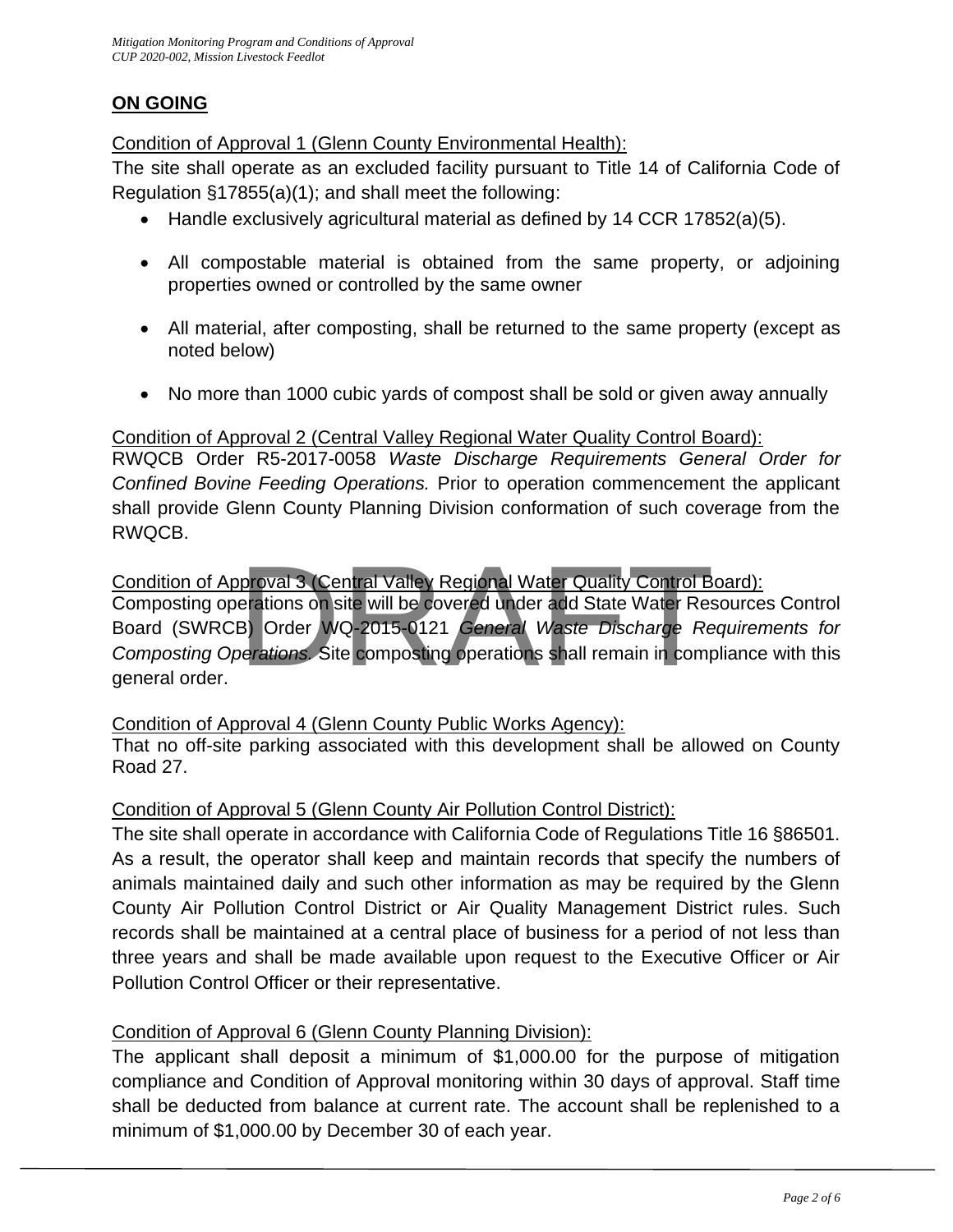## Condition of Approval 7 (Glenn County Planning Division)

This permit (Conditional Use Permit 2020-002) shall be limited to no more than 9,278 cattle (5,567 Animal Units) on site at any given time.

## **PRIOR TO ENCROACHMENT PERMIT**

#### Condition of Approval 8 (Glenn County Public Works Agency):

That prior to any work being done in the 60' County Right-of-Way an Encroachment Permit shall be applied for and received from the Glenn County Public Works Agency.

## **DURING CONSTRUCTION/EXCAVATION ACTIVITIES**

## Condition of Approval 9 (Mitigation Measure CR-1 (Cultural Resources):

If subsurface deposits believed to be cultural or human in origin are discovered during construction, all work must halt within a 100-foot radius of the discovery. A qualified professional archaeologist, meeting the Secretary of the Interior's Professional Qualification Standards for prehistoric and historic archaeologist, shall be retained to evaluate the significance of the find, and shall have the authority to modify the no-work radius as appropriate, using professional judgment. The following notifications shall apply, depending on the nature of the find:

- If the professional archaeologist determines that the find does not represent a cultural resource, work may resume immediately and no agency notifications are required. ofessional archaeologist determines that the find does resource, work may resume immediately and no agency resource, work may resume immediately and no agency resource.
- If the professional archaeologist determines that the find does represent a cultural resource from any time period or cultural affiliation, he or she shall immediately notify the lead federal agency, the lead CEQA agency, and applicable landowner. The agencies shall consult on a finding of eligibility and implement appropriate treatment measures if the find is determined to be eligible for inclusion in the NRHP or CRHR. Work may not resume within the no-work radius until the lead agencies, through consultation as appropriate, determine that the site either:
	- 1) is not eligible for the NRHP or CRHR; or
	- 2) that the treatment measures have been completed to their satisfaction.
- If the find includes human remains, or remains that are potentially human, he or she shall ensure reasonable protection measures are taken to protect the discovery from disturbance (Assembly Bill [AB] 2641). The archaeologist shall notify Glenn Butte County Coroner (as per § 7050.5 of the Health and Safety Code). The provisions of § 7050.5 of the California Health and Safety Code, § 5097.98 of the California PRC, and AB 2641 will be implemented. If the Coroner determines the remains are Native American and not the result of a crime scene, the Coroner will notify the NAHC, which then will designate a Native American Most Likely Descendant (MLD) for the Project (§ 5097.98 of the PRC). The designated MLD will have 48 hours from the time access to the property is granted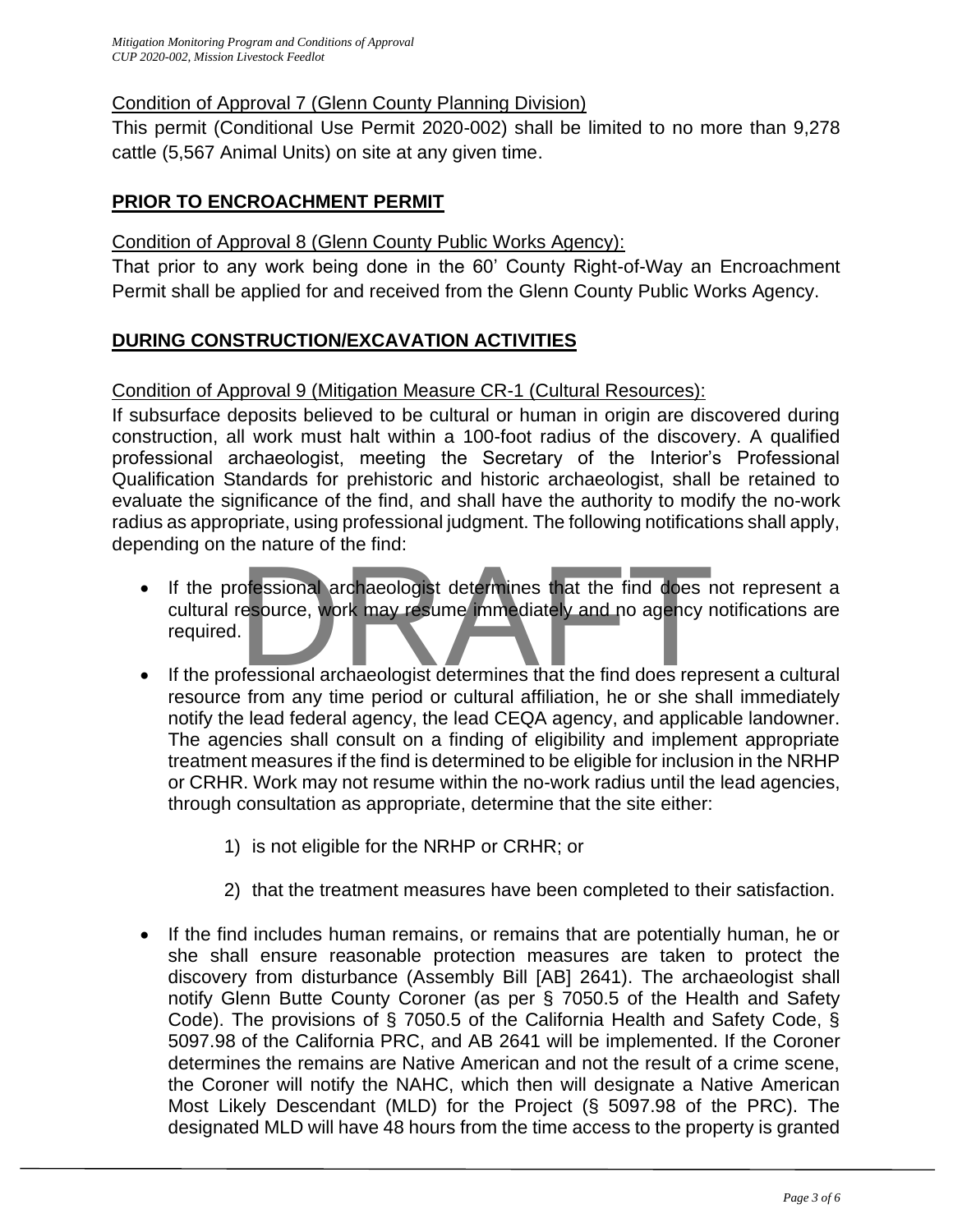to make recommendations concerning treatment of the remains. If the landowner does not agree with the recommendations of the MLD, the NAHC can mediate (§ 5097.94 of the PRC). If no agreement is reached, the landowner must rebury the remains where they will not be further disturbed (§ 5097.98 of the PRC). This will also include either recording the site with the NAHC or the appropriate Information Center; using an open space or conservation zoning designation or easement; or recording a reinternment document with the county in which the property is located (AB 2641). Work may not resume within the no-work radius until the lead agencies, through consultation as appropriate, determine that the treatment measures have been completed to their satisfaction.

*Timing/Implementation:*  During Construction/Excavation Activities

*Enforcement/Monitoring: Glenn County Planning & Community Development Services Agency*

## Condition of Approval 10 (Mitigation Measure TCR -1 (Tribal Cultural Recourses):

In the event that any prehistoric or historic subsurface cultural (including Tribal) resources are discovered during ground disturbing activities, all work within 100 feet of the resources shall be halted and the applicant/operator shall consult with the County and a qualified archaeologist (as approved by the County) and corresponding tribal representative to assess the significance of the find per CEQA Guidelines Section 15064.5. The qualified archaeologist shall determine the nature of the find, evaluate its significance, and, if necessary, suggest preservation or mitigation measures. Appropriate mitigation measures, based on recommendations listed in the archaeological survey report and tribal representative, will be determined by the Glenn County Planning & Community Development Services Agency. Work may proceed on other parts of the project site while mitigation for historical resources, unique archaeological resources, and/or tribal resources is carried out. All significant cultural materials recovered shall be, at the discretion of the consulting archaeologist, subject to scientific analysis, professional museum curation, tribal representative, and documented according to current professional standards. as approved by the County) and corresponding tribal resificance of the find per CEQA Guidelines Section 15064.<br>
Shall determine the nature of the find, evaluate its significance of the nature of the find, evaluate its sign

*Timing/Implementation: During Construction/Excavation Activities*

*Enforcement/Monitoring: Glenn County Planning & Community Development Services Agency*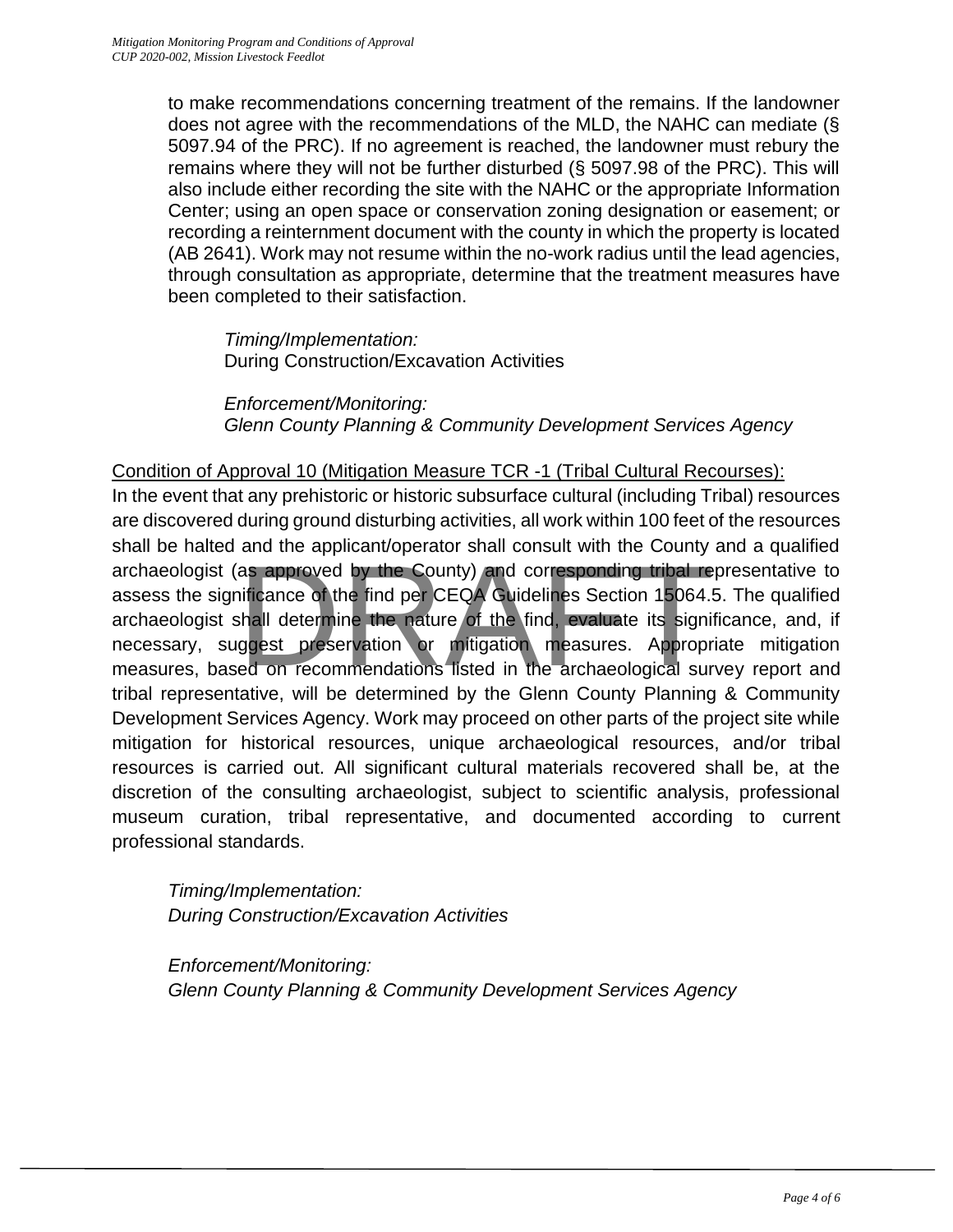# **PRIOR TO COMMENCEMENT OF THE OPERATIONS**

# Condition of Approval 11 (Glenn County Planning Division):

No less than 30 days prior to scheduled operation date, the Applicant shall notify the Planning Division (in writing) that operations are to commence. The applicant shall keep Glenn County Planning Division updated on designated contact person for the feedlot.

## Condition of Approval 12 (Glenn County Public Works):

Prior to commencement of operations the applicant shall provide Glenn County Planning Division a copy of a Road Maintenance Agreement (or exemption therefrom) from Glenn County Public Works. Said fee is to be processed through Public Words.

## Condition of Approval 13 (Mitigation Measure AQ-1 (Air Quality):

The applicant shall obtain an Authorization to Construct and Permit to Operate (or exemption thereof) approved by the Glenn County Air Pollution Control District. A fully executed copy of Authorization to Construct shall be provided to the Planning Division prior to operation commencement.

*Timing/Implementation: Prior to Operation Commencement*

*Enforcement/Monitoring: Glenn County Air Pollution Control District*

# Condition of Approval 14 (Mitigation Measure AQ-2 (Air Quality):

The applicant shall submit a copy of a Dust Control Plan (or exemption thereof) approved by the Glenn County Air Pollution Control District. A fully executed copy shall be provided to the Planning Division prior to operation commencement. ment/Monitoring:<br>
nent/Monitoring:<br>
proval 14 (Mitigation Measure AQ-2 (Air Quality):<br>
hall submit a copy of a Dust Control Plan (or exemption the<br>
punty Air Pollution Control District, A fully executed copy sk

*Timing/Implementation: Prior to Operation Commencement*

*Enforcement/Monitoring: Glenn County Air Pollution Control District*

# Condition of Approval 15 (Mitigation Measure AQ-3 (Air Quality):

The applicant shall submit a copy of an Odor Control Plan (or exemption thereof) approved by the Glenn County Air Pollution Control District. A fully executed copy shall be provided to the Planning Division prior to operation commencement.

*Timing/Implementation Prior to Operation commencement*

*Enforcement/Monitoring: Glenn County Air Pollution Control District*